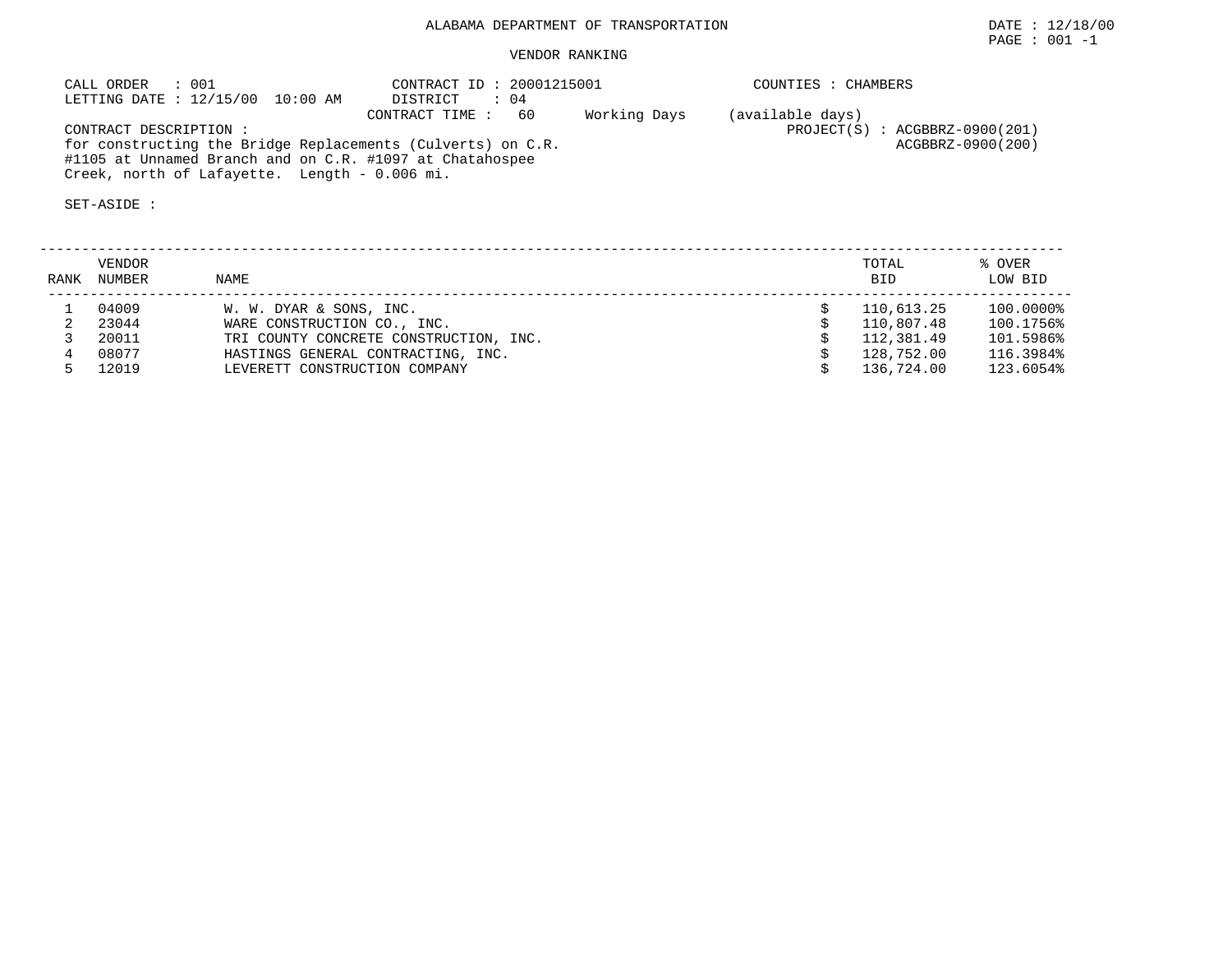| 001<br>ORDER<br>CALL    |            | CONTRACT ID | 20001215001 | COUNTIES | CHAMBERS |
|-------------------------|------------|-------------|-------------|----------|----------|
| LETTING DATE : 12/15/00 | $10:00$ AM | DISTRICT    | 04          |          |          |

| $1$ ) 04009<br>2 ) 23044<br>3 ) 20011                                                                                         |               |
|-------------------------------------------------------------------------------------------------------------------------------|---------------|
| WARE CONSTRUCTION CO., INC. TRI COUNTY CONCRETE CONSTRUCT<br>W. W. DYAR & SONS, INC.                                          |               |
| LINE NO / ITEM CODE / ALT                                                                                                     |               |
| ITEM DESCRIPTION<br>QUANTITY<br>UNIT PRICE<br>AMOUNT<br>UNIT PRICE<br>UNIT PRICE<br>AMOUNT                                    | <b>AMOUNT</b> |
|                                                                                                                               |               |
| SECTION 0001<br>TOTAL                                                                                                         |               |
|                                                                                                                               |               |
| 7500.00000<br>7500.00<br>2500.00000<br>2500.00<br>10565.00000<br>0010 206A000<br>LUMP<br>Removal Of Old Bridge Station 2+94.6 | 10565.00      |
| 0020 206A001<br>7500.00000<br>7500.00<br>2500.00000<br>2500.00<br>10565.00000<br>LUMP                                         | 10565.00      |
| Removal Of Old Bridge Station 4+27                                                                                            |               |
| 7.00000<br>0030 214A000<br>2842.00<br>8.00000<br>3248.00<br>7.00000<br>406.000<br><b>CUYD</b>                                 | 2842.00       |
| Structure Excavation                                                                                                          |               |
| 0040 214B001<br>202.000<br>CUYD<br>22.00000<br>4444.00<br>22.00000<br>4444.00<br>22.00000                                     | 4444.00       |
| Foundation Backfill, Commercial                                                                                               |               |
| 0050 502A000<br>26544.000 LB<br>0.50000<br>13272.00<br>0.42000<br>0.46000<br>11148.48                                         | 12210.24      |
| Steel Reinforcement                                                                                                           |               |
| 0060 524A010<br>160.000<br>315.00000<br>325.00000<br>315,00000<br>50400.00<br>52000.00<br>CUYD                                | 50400.00      |
| Culvert Concrete                                                                                                              |               |
| 0070 600A000<br>8000.00000<br>8000.00<br>17000.00000<br>17000.00<br>6000.00000<br>LUMP                                        | 6000.00       |
| Mobilization<br>0080 610C001<br>30.00000<br>2200.00<br>30.00000<br>100.000<br>TON<br>3000.00<br>22.00000                      | 3000.00       |
| Loose Riprap, Class 2                                                                                                         |               |
| 0090 610D000<br>95.000<br>4.75000<br>3.00000<br>285.00<br>4.75000<br>SOYD<br>451.25                                           | 451.25        |
| Filter Blanket                                                                                                                |               |
| 0100 665F000<br>100.000<br>6.00000<br>3.00000<br><b>EACH</b><br>600.00<br>5.00000<br>500.00                                   | 300.00        |
| Hay Bales                                                                                                                     |               |
| 0110 665J000<br>600.000 LF<br>4.50000<br>2700.00<br>5.25000<br>3150.00<br>4.50000                                             | 2700.00       |
| Silt Fence, Type A                                                                                                            |               |
| 0120 680A000<br>1000.00000<br>1000.00000<br>1000.00<br>3000.00000<br>3000.00<br>LUMP                                          | 1000.00       |
| Engineering Controls                                                                                                          |               |
| 0130 740B000<br>288.000<br>8.00000<br>14.00000<br>8.00000<br>SOFT<br>2304.00<br>4032.00                                       | 2304.00       |
| Construction Signs<br>0140 740F002<br>16.000<br>300.00000<br>250.00000<br>4000.00<br>300.00000                                | 4800.00       |
| <b>EACH</b><br>4800.00<br>Barricades, Type III                                                                                |               |
| 0150 7401005<br>$4.000$ EACH<br>200.00000<br>800.00<br>175,00000<br>700.00<br>200,00000                                       | 800.00        |
| Warning Lights, Type B (Detachable Head                                                                                       |               |
| 0160 998A000<br>1000.00000<br>1000.00<br>100.00000<br>100.00<br>0.00000<br>LUMP                                               | 0.00          |
| Construction Fuel (Maximum Bid Limited                                                                                        |               |
| To $$3,500.00)$                                                                                                               |               |
| 110,807.48<br>SECTION TOTALS<br>110,613.25                                                                                    | 112,381.49    |
|                                                                                                                               |               |
| 110,807.48<br>110,613.25<br>CONTRACT TOTALS                                                                                   | 112,381.49    |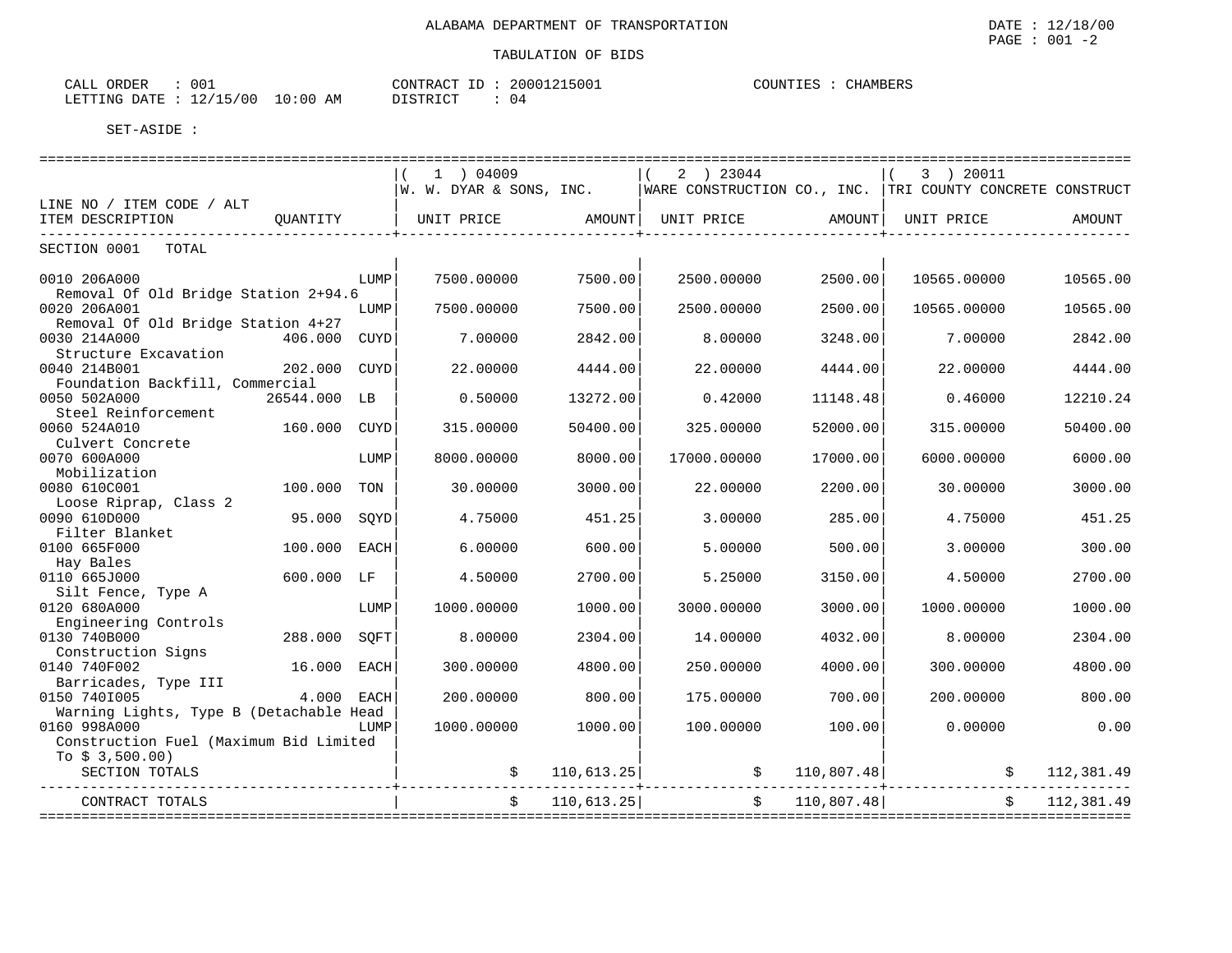| 001<br>ORDER<br>ו בשי                                                                                | 500<br>20007<br>∩NTR A | <b>COUNTIE</b> C<br>"HAMBERS<br><b>OTT:</b> |  |
|------------------------------------------------------------------------------------------------------|------------------------|---------------------------------------------|--|
| ່ດ:ດດ<br>$mm+17$<br>' 00<br><b>DATE</b><br>AΜ<br>∵ظب⊥<br>. .<br>$-1$ N ( $-$<br>$\sim$ $\sim$ $\sim$ | 04                     |                                             |  |

|                                         |              |      | 4 ) 08077                                                |            | 5 ) 12019                               |               |            |        |
|-----------------------------------------|--------------|------|----------------------------------------------------------|------------|-----------------------------------------|---------------|------------|--------|
|                                         |              |      | HASTINGS GENERAL CONTRACTIN  LEVERETT CONSTRUCTION COMPA |            |                                         |               |            |        |
| LINE NO / ITEM CODE / ALT               |              |      |                                                          |            |                                         |               |            |        |
| ITEM DESCRIPTION OUANTITY               |              |      | UNIT PRICE                                               |            | AMOUNT  UNIT PRICE                      | AMOUNT        | UNIT PRICE | AMOUNT |
| SECTION 0001 TOTAL                      |              |      |                                                          |            |                                         |               |            |        |
| 0010 206A000                            |              | LUMP | 6000.00000                                               | 6000.00    | 500.00000                               | 500.00        |            |        |
| Removal Of Old Bridge Station 2+94.6    |              |      |                                                          |            |                                         |               |            |        |
| 0020 206A001                            |              | LUMP | 6000.00000                                               | 6000.00    | 500.00000                               | 500.00        |            |        |
| Removal Of Old Bridge Station 4+27      |              |      |                                                          |            |                                         |               |            |        |
| 0030 214A000                            | 406.000 CUYD |      | 14.00000                                                 | 5684.00    | 4.50000                                 | 1827.00       |            |        |
| Structure Excavation                    |              |      |                                                          |            |                                         |               |            |        |
| 0040 214B001                            | 202.000 CUYD |      | 18.00000                                                 | 3636.00    | 20.00000                                | 4040.00       |            |        |
| Foundation Backfill, Commercial         |              |      |                                                          |            |                                         |               |            |        |
| 0050 502A000                            | 26544.000 LB |      | 0.50000                                                  | 13272.00   | 0.50000                                 | 13272.00      |            |        |
| Steel Reinforcement                     |              |      |                                                          |            |                                         |               |            |        |
| 0060 524A010                            | 160.000 CUYD |      | 320.00000                                                | 51200.00   | 631.00000                               | 100960.00     |            |        |
| Culvert Concrete                        |              |      |                                                          |            |                                         |               |            |        |
| 0070 600A000<br>Mobilization            |              | LUMP | 20000.00000                                              | 20000.00   | 2000.00000                              | 2000.00       |            |        |
| 0080 610C001                            | 100.000 TON  |      | 18.00000                                                 | 1800.00    | 26.00000                                | 2600.00       |            |        |
| Loose Riprap, Class 2                   |              |      |                                                          |            |                                         |               |            |        |
| 0090 610D000                            | 95.000 SOYD  |      | 4.00000                                                  | 380.00     | 3.00000                                 | 285.00        |            |        |
| Filter Blanket                          |              |      |                                                          |            |                                         |               |            |        |
| 0100 665F000                            | 100.000 EACH |      | 7.00000                                                  | 700.00     | 6.00000                                 | 600.00        |            |        |
| Hay Bales                               |              |      |                                                          |            |                                         |               |            |        |
| 0110 665J000                            | 600.000 LF   |      | 4.00000                                                  | 2400.00    | 4.00000                                 | 2400.00       |            |        |
| Silt Fence, Type A                      |              |      |                                                          |            |                                         |               |            |        |
| 0120 680A000                            |              | LUMP | 10000.00000                                              | 10000.00   | 200,00000                               | 200.00        |            |        |
| Engineering Controls                    |              |      |                                                          |            |                                         |               |            |        |
| 0130 740B000                            | 288.000 SOFT |      | 10.00000                                                 | 2880.00    | 10.00000                                | 2880.00       |            |        |
| Construction Signs                      |              |      |                                                          |            |                                         |               |            |        |
| 0140 740F002                            | 16.000 EACH  |      | 250.00000                                                | 4000.00    | 235.00000                               | 3760.00       |            |        |
| Barricades, Type III                    |              |      |                                                          |            |                                         |               |            |        |
| 0150 7401005                            | $4.000$ EACH |      | 200.00000                                                | 800.00     | 225,00000                               | 900.00        |            |        |
| Warning Lights, Type B (Detachable Head |              |      |                                                          |            |                                         |               |            |        |
| 0160 998A000                            |              | LUMP | 0.00000                                                  | 0.00       | 0.00000                                 | 0.00          |            |        |
| Construction Fuel (Maximum Bid Limited  |              |      |                                                          |            |                                         |               |            |        |
| To $$3,500.00)$                         |              |      |                                                          |            |                                         |               |            |        |
| SECTION TOTALS                          |              |      |                                                          |            | $\sharp$ 128,752.00 $\sharp$ 136,724.00 |               |            | 0.00   |
| CONTRACT TOTALS                         |              |      |                                                          | 128,752.00 |                                         | \$136,724.00] |            |        |
| ==============                          |              |      |                                                          |            | =========================               |               |            |        |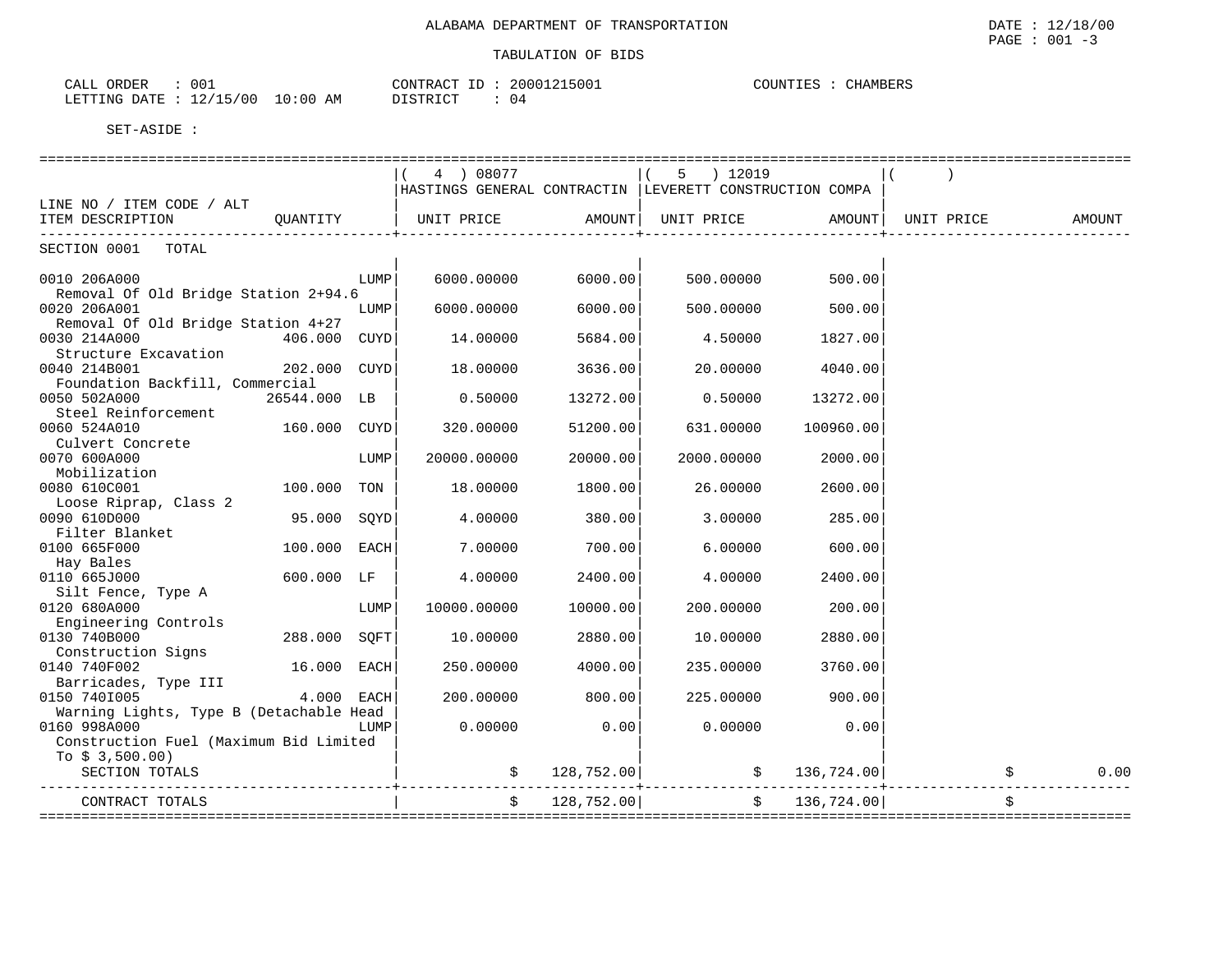# ALABAMA DEPARTMENT OF TRANSPORTATION DATE : 12/18/00

# VENDOR RANKING

CALL ORDER : 002 CONTRACT ID : 20001215002 COUNTIES : COFFEE LETTING DATE : 12/15/00 10:00 AM DISTRICT : 07 CONTRACT TIME : 90 Working Days (available days)<br>CONTRACT DESCRIPTION :  $\qquad \qquad$  $PROJECT(S) : ACGBBRZ-1600(200)$  for constructing the Bridge Replacements (Main and Relief) (Precast) on C.R.#308 at Big Creek, northeast of Bluff Springs. Length 0.158 mi.

SET-ASIDE :

| RANK | VENDOR<br>NUMBER | NAME                                    | TOTAL<br><b>BID</b> | % OVER<br>LOW BID |
|------|------------------|-----------------------------------------|---------------------|-------------------|
|      | 13021            | MURPHREE BRIDGE CORPORATION             | 639,900.00          | 100.0000%         |
|      | 06001            | F & W CONSTRUCTION COMPANY, INC.        | 646,104.00          | 100.9695%         |
|      | 07040            | GROUND & PIPE TECHNOLOGIES, L.L.C.      | 689,555.50          | 107.7599%         |
|      | 03001            | CLARK CONSTRUCTION COMPANY, INC.        | 696,452.50          | 108.8377%         |
|      | 13092            | MCCLAIN CONTRACTING COMPANY, INC.       | 727,019.50          | 113.6145%         |
|      | 14005            | G. W. NORRELL CONTRACTING COMPANY, INC. | 727, 273, 50        | 113.6542%         |

PAGE : 002 -1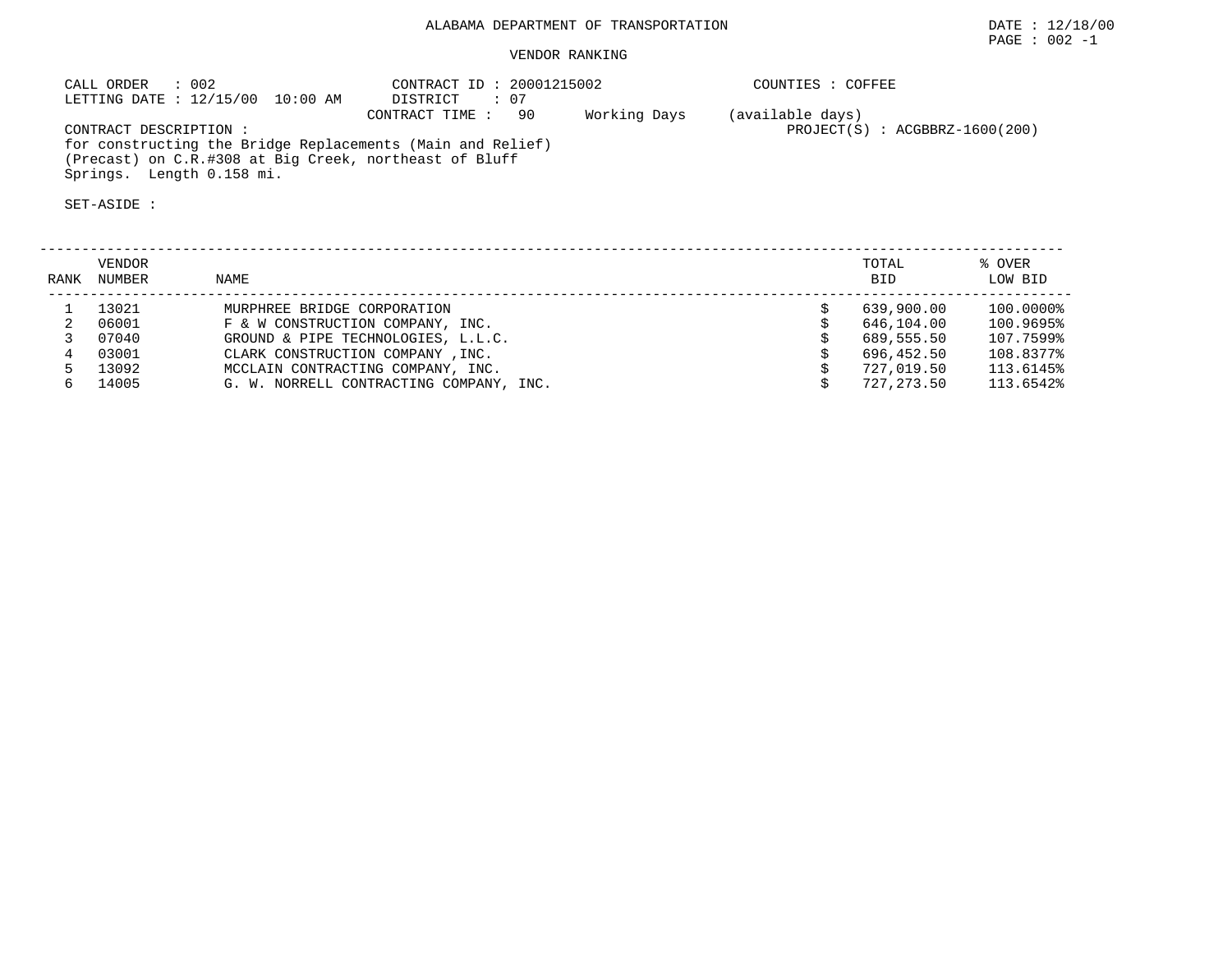| ORDER<br>CALL                    | 002 | CONTRACT ID: | 20001215002        | COUNTIES | COFFEE |
|----------------------------------|-----|--------------|--------------------|----------|--------|
| LETTING DATE : 12/15/00 10:00 AM |     | DISTRICT     | $\cap$<br><b>U</b> |          |        |

|                                                                                                                                              | 1 ) 13021   |           | 2 ) 06001                                                                                 |           | 3 ) 07040   |           |
|----------------------------------------------------------------------------------------------------------------------------------------------|-------------|-----------|-------------------------------------------------------------------------------------------|-----------|-------------|-----------|
|                                                                                                                                              |             |           | MURPHREE BRIDGE CORPORATION $ F \& W$ CONSTRUCTION CO., INC GROUND & PIPE TECHNOLOGIES, L |           |             |           |
| LINE NO / ITEM CODE / ALT<br>ITEM DESCRIPTION<br>OUANTITY                                                                                    | UNIT PRICE  | AMOUNT    | UNIT PRICE                                                                                | AMOUNT    | UNIT PRICE  | AMOUNT    |
|                                                                                                                                              |             |           |                                                                                           |           |             |           |
| SECTION 0001<br>TOTAL                                                                                                                        |             |           |                                                                                           |           |             |           |
| 0010 206A000<br>LUMP<br>Removal Of Old Bridge Station 6+00.00                                                                                | 17000.00000 | 17000.00  | 53000.00000                                                                               | 53000.00  | 40000.00000 | 40000.00  |
| 0020 206A001<br>LUMP<br>Removal Of Old Bridge Station 11+11.50                                                                               | 17000.00000 | 17000.00  | 43000.00000                                                                               | 43000.00  | 30000.00000 | 30000.00  |
| 0030 502A000<br>373.000 LB<br>Steel Reinforcement                                                                                            | 1,00000     | 373.00    | 3.00000                                                                                   | 1119.00   | 1.50000     | 559.50    |
| 0040 505M002<br>4650.000 LF<br>Steel Piling Furnished And Driven (HP<br>$12 \times 53$                                                       | 21.50000    | 99975.00  | 13,00000                                                                                  | 60450.00  | 25,00000    | 116250.00 |
| 0050 505M008<br>250.000 LF<br>Steel Piling Furnished And Driven(HP<br>12x74)                                                                 | 27.60000    | 6900.00   | 18.50000                                                                                  | 4625.00   | 30.00000    | 7500.00   |
| 0060 507A000<br>$4.000$ EACH<br>Wire Rope Abutment Anchor Assembly                                                                           | 1300.00000  | 5200.00   | 2500.00000                                                                                | 10000.00  | 1750.00000  | 7000.00   |
| 0070 510A000<br>45.000 CUYD<br>Bridge Substructure Concrete, Class A                                                                         | 800.00000   | 36000.00  | 600.00000                                                                                 | 27000.00  | 400.00000   | 18000.00  |
| 0080 511A000<br>140.000 EACH<br>Elastomeric Bearings, Type 1                                                                                 | 45.00000    | 6300.00   | 60.00000                                                                                  | 8400.00   | 50.00000    | 7000.00   |
| 0090 512A014<br>4.000 EACH<br>Precast Concrete Abutment Caps, 2'-0"<br>Wide By $1'-8$ " Deep By $33'-0$ " Long                               | 2800.00000  | 11200.00  | 2200.00000                                                                                | 8800.00   | 2800.00000  | 11200.00  |
| 0100 512B004<br>10.000 EACH<br>Precast Concrete Intermediate Bent Caps<br>$2'$ -0" Wide By $2'$ - 0" Deep By $31'$ -6" Long                  | 2500.00000  | 25000.00  | 2200.00000                                                                                | 22000.00  | 2500.00000  | 25000.00  |
| 72.000 EACH<br>0110 512C004<br>Precast Concrete Type 1 Span Section,                                                                         | 2300.00000  | 165600.00 | 2200.00000                                                                                | 158400.00 | 2400.00000  | 172800.00 |
| 3'-6" Wide By 1'-9" Deep By 34'-0" Long<br>0120 512C007<br>24.000 EACH<br>Precast Concrete Type 2C Span Section,                             | 2400.00000  | 57600.00  | 2200.00000                                                                                | 52800.00  | 2600.00000  | 62400.00  |
| $3'$ -6" Wide By $1'$ - 9" Deep By $34'$ -0" Long<br>0130 512D002<br>8.000 EACH<br>Precast Concrete Barrier Rail End<br>Section, 34'-0" Long | 2500.00000  | 20000.00  | 2200.00000                                                                                | 17600.00  | 2700.00000  | 21600.00  |
| 0140 512D005<br>16.000<br>EACH<br>Precast Concrete Barrier Rail<br>Intermediate Section, 34'-0" Long                                         | 2500.00000  | 40000.00  | 2200.00000                                                                                | 35200.00  | 2700.00000  | 43200.00  |
| 0150 512E002<br>32.000 EACH<br>Precast Concrete Abutment Panels, Type<br>A3                                                                  | 450.00000   | 14400.00  | 600,00000                                                                                 | 19200.00  | 400.00000   | 12800.00  |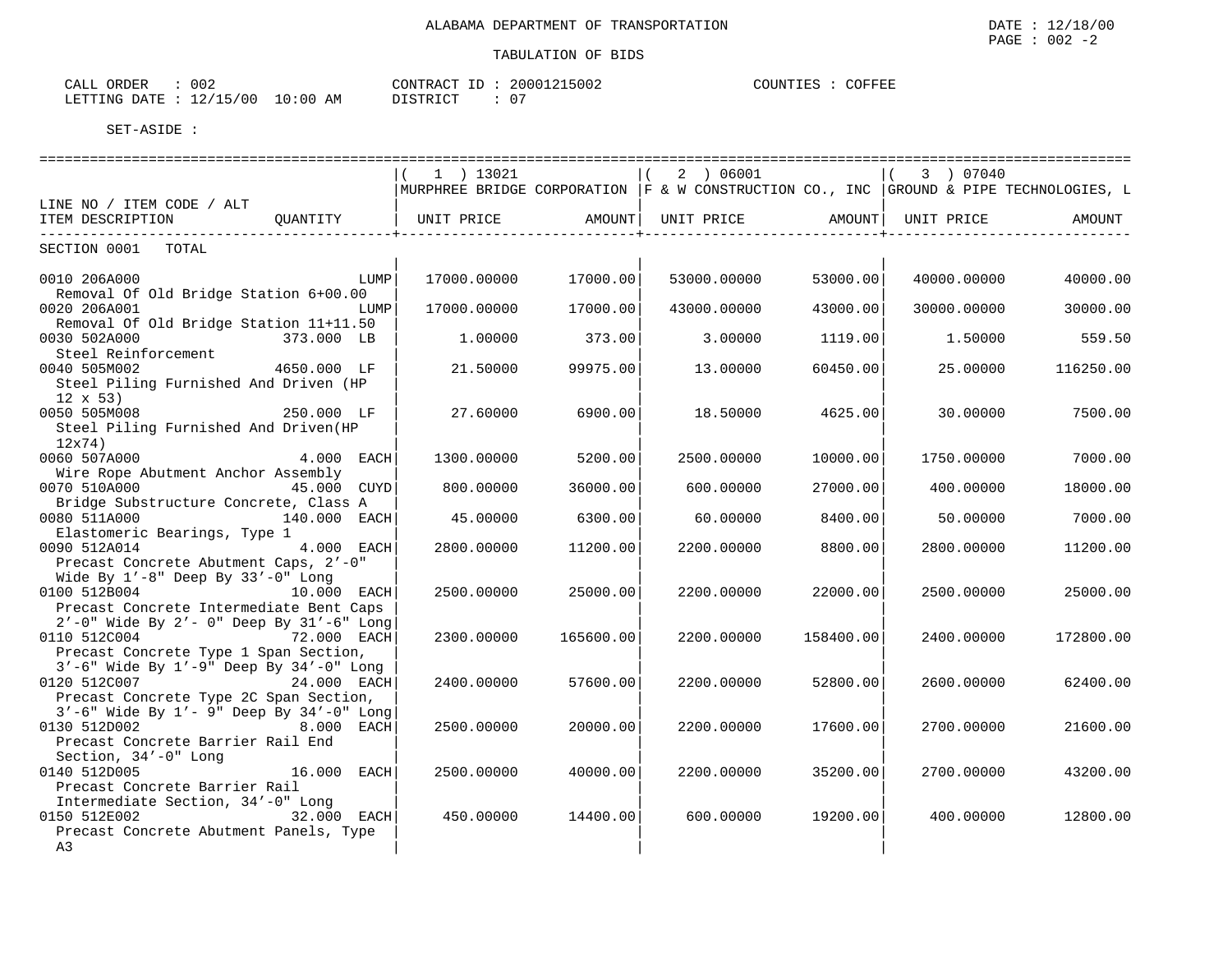| 002<br>CALL ORDER               |          | CONTRACT ID: 20001215002 | COUNTIES : COFFEE |
|---------------------------------|----------|--------------------------|-------------------|
| LETTING DATE: 12/15/00 10:00 AM | DISTRICT |                          |                   |

|                                                                         |               |      | $1$ ) 13021 |            | 06001<br>2<br>  MURPHREE BRIDGE CORPORATION  F & W CONSTRUCTION CO., INC   GROUND & PIPE TECHNOLOGIES, L |                | 3 ) 07040   |                  |
|-------------------------------------------------------------------------|---------------|------|-------------|------------|----------------------------------------------------------------------------------------------------------|----------------|-------------|------------------|
| LINE NO / ITEM CODE / ALT                                               |               |      |             |            |                                                                                                          |                |             |                  |
| ITEM DESCRIPTION                                                        | OUANTITY      |      | UNIT PRICE  | amount I   | UNIT PRICE                                                                                               | AMOUNT         | UNIT PRICE  | AMOUNT           |
| 0160 512F002<br>Precast Concrete Wing Panels, Type W3                   | $16.000$ EACH |      | 650.00000   | 10400.00   | 650.00000                                                                                                | 10400.00       | 600.00000   | 9600.00          |
| 0170 512G000                                                            | $8.000$ EACH  |      | 520.00000   | 4160.00    | 550.00000                                                                                                | 4400.00        | 600.00000   | 4800.00          |
| Precast Concrete Abutment Wing Cap Pane<br>0180 600A000<br>Mobilization |               | LUMP | 50357.10000 | 50357.10   | 45000.00000                                                                                              | 45000.00       | 40000.00000 | 40000.00         |
| 0190 610C001<br>Loose Riprap, Class 2                                   | 724.000 TON   |      | 25,00000    | 18100.00   | 35.00000                                                                                                 | 25340.00       | 30,00000    | 21720.00         |
| 0200 610D003<br>Filter Blanket, Geotextile                              | 678.000 SOYD  |      | 1.55000     | 1050.90    | 2.00000                                                                                                  | 1356.00        | 3.00000     | 2034.00          |
| 0210 630A000<br>Steel Beam Guardrail, Class A, Type 1                   | 508.000 LF    |      | 13.00000    | 6604.00    | 12.50000                                                                                                 | 6350.00        | 14.00000    | 7112.00          |
| 0220 630C003<br>Guardrail End Anchor, Type 13                           | 8.000 EACH    |      | 1000.00000  | 8000.00    | 1250.00000                                                                                               | 10000.00       | 1100.00000  | 8800.00          |
| 0230 630C070<br>Guardrail End Anchor, Type 10 Series                    | 4.000 EACH    |      | 1700.00000  | 6800.00    | 1650.00000                                                                                               | 6600.00        | 1800.00000  | 7200.00          |
| 0240 665F000<br>Hay Bales                                               | 100.000 EACH  |      | 6.25000     | 625.00     | 4.00000                                                                                                  | 400.00         | 5,00000     | 500.00           |
| 0250 665J000<br>Silt Fence, Type A                                      | 1200.000 LF   |      | 3.30000     | 3960.00    | 3.00000                                                                                                  | 3600.00        | 4.00000     | 4800.00          |
| 0260 680A000<br>Engineering Controls                                    |               | LUMP | 2500.00000  | 2500.00    | 4500.00000                                                                                               | 4500.00        | 2500.00000  | 2500.00          |
| 0270 740B000<br>Construction Signs                                      | 272.000       | SOFT | 12.00000    | 3264.00    | 12.00000                                                                                                 | 3264.00        | 8.75000     | 2380.00          |
| 0280 740F002<br>Barricades, Type III                                    | 8.000 EACH    |      | 170.00000   | 1360.00    | 300,00000                                                                                                | 2400.00        | 200.00000   | 1600.00          |
| 0290 7401005<br>Warning Lights, Type B (Detachable Head                 | 2.000 EACH    |      | 85.00000    | 170.00     | 200.00000                                                                                                | 400.00         | 600,00000   | 1200.00          |
| 0300 998A000<br>Construction Fuel (Maximum Bid Limited                  |               | LUMP | 1,00000     | 1.00       | 500.00000                                                                                                | 500.00         | 0.00000     | 0.00             |
| To $$19,000.00)$<br>SECTION TOTALS                                      |               |      |             | 639,900.00 | $\ddot{\mathbf{S}}$                                                                                      | 646,104.00     |             | 689,555.50<br>\$ |
| CONTRACT TOTALS                                                         |               |      |             | 639,900.00 |                                                                                                          | \$646, 104.00] |             | 689,555.50<br>\$ |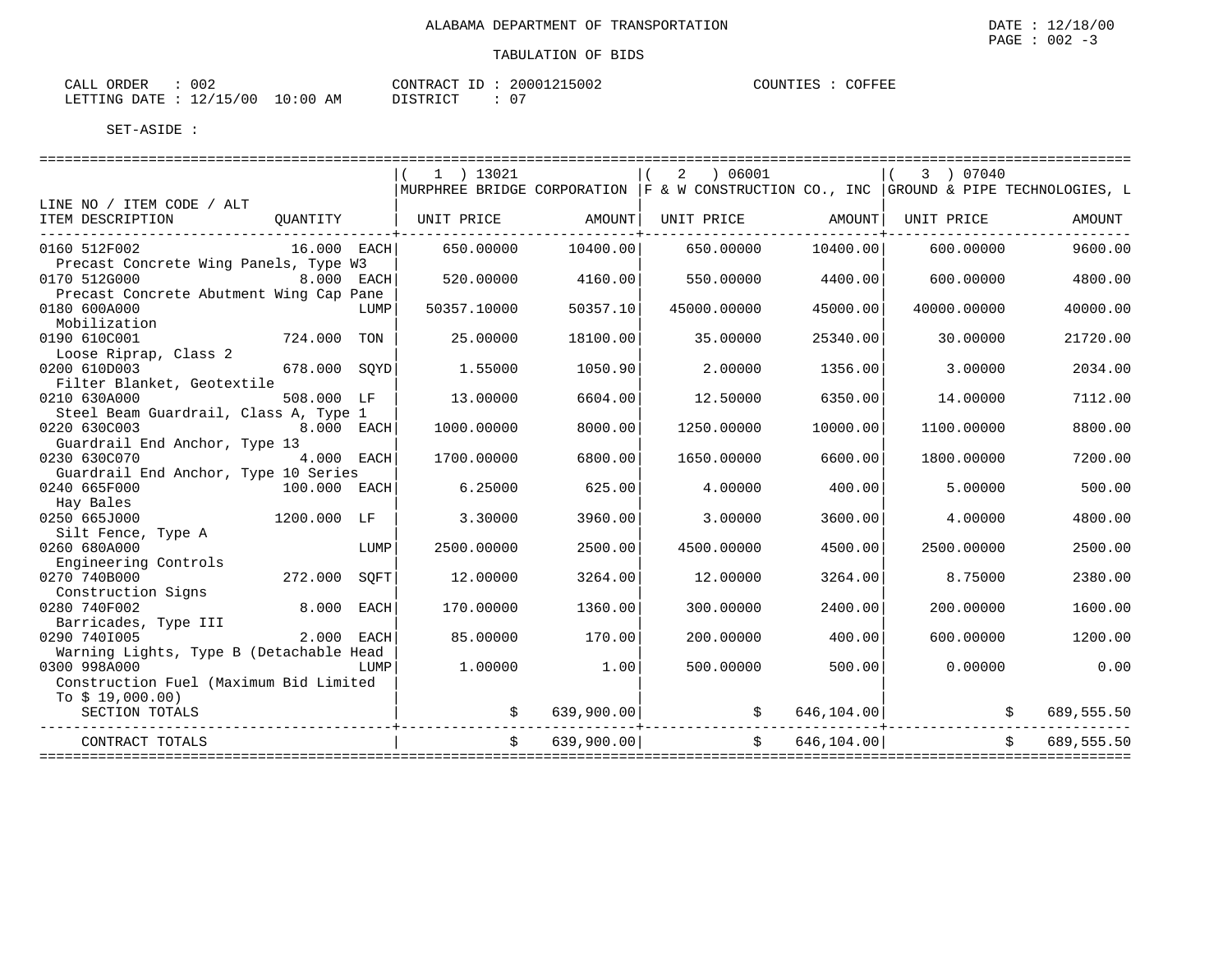| ORDER<br>CALL                    | 002 | CONTRACT ID: | 20001215002 | COUNTIES : | COFFEE |
|----------------------------------|-----|--------------|-------------|------------|--------|
| LETTING DATE : 12/15/00 10:00 AM |     | DISTRICT     | 07          |            |        |

|                                                                                                                                     | 4 ) 03001         |           | $5$ ) 13092       |           | 6 ) 14005   |                                                                                          |
|-------------------------------------------------------------------------------------------------------------------------------------|-------------------|-----------|-------------------|-----------|-------------|------------------------------------------------------------------------------------------|
|                                                                                                                                     |                   |           |                   |           |             | CLARK CONSTRUCTION CO., INC   MCCLAIN CONTRACTING COMPANY  G. W. NORRELL CONTRACTING CO. |
| LINE NO / ITEM CODE / ALT<br>ITEM DESCRIPTION<br>OUANTITY                                                                           | UNIT PRICE AMOUNT |           | UNIT PRICE AMOUNT |           | UNIT PRICE  | AMOUNT                                                                                   |
|                                                                                                                                     |                   |           |                   |           |             |                                                                                          |
| SECTION 0001<br>TOTAL                                                                                                               |                   |           |                   |           |             |                                                                                          |
| 0010 206A000<br>LUMP<br>Removal Of Old Bridge Station 6+00.00                                                                       | 30000.00000       | 30000.00  | 45000.00000       | 45000.00  | 35000.00000 | 35000.00                                                                                 |
| 0020 206A001<br>LUMP<br>Removal Of Old Bridge Station 11+11.50                                                                      | 30000.00000       | 30000.00  | 36000.00000       | 36000.00  | 35000.00000 | 35000.00                                                                                 |
| 0030 502A000<br>373.000 LB<br>Steel Reinforcement                                                                                   | 0.50000           | 186.50    | 1,00000           | 373.00    | 1.50000     | 559.50                                                                                   |
| 0040 505M002<br>4650.000 LF<br>Steel Piling Furnished And Driven (HP<br>$12 \times 53$                                              | 24.00000          | 111600.00 | 22,00000          | 102300.00 | 26,00000    | 120900.00                                                                                |
| 0050 505M008<br>250.000 LF<br>Steel Piling Furnished And Driven(HP<br>12x74)                                                        | 30.00000          | 7500.00   | 27.25000          | 6812.50   | 32.00000    | 8000.00                                                                                  |
| 0060 507A000<br>$4.000$ EACH<br>Wire Rope Abutment Anchor Assembly                                                                  | 2000.00000        | 8000.00   | 1650.00000        | 6600.00   | 1700.00000  | 6800.00                                                                                  |
| 0070 510A000<br>45.000 CUYD<br>Bridge Substructure Concrete, Class A                                                                | 400.00000         | 18000.00  | 425.00000         | 19125.00  | 600.00000   | 27000.00                                                                                 |
| 0080 511A000<br>140.000 EACH<br>Elastomeric Bearings, Type 1                                                                        | 75.00000          | 10500.00  | 80.00000          | 11200.00  | 75.00000    | 10500.00                                                                                 |
| 0090 512A014<br>4.000 EACH<br>Precast Concrete Abutment Caps, 2'-0"<br>Wide By $1'-8$ " Deep By $33'-0$ " Long                      | 2500.00000        | 10000.00  | 3115.00000        | 12460.00  | 2800.00000  | 11200.00                                                                                 |
| 0100 512B004<br>10.000 EACH<br>Precast Concrete Intermediate Bent Caps<br>$2'$ -0" Wide By $2'$ - 0" Deep By $31'$ -6" Long         | 2400.00000        | 24000.00  | 2600.00000        | 26000.00  | 2500.00000  | 25000.00                                                                                 |
| 72.000 EACH<br>0110 512C004<br>Precast Concrete Type 1 Span Section,                                                                | 2400.00000        | 172800.00 | 2300.00000        | 165600.00 | 2400.00000  | 172800.00                                                                                |
| $3'-6$ " Wide By $1'-9$ " Deep By $34'-0$ " Long<br>0120 512C007<br>24.000 EACH<br>Precast Concrete Type 2C Span Section,           | 2600.00000        | 62400.00  | 2425.00000        | 58200.00  | 2500.00000  | 60000.00                                                                                 |
| 3'-6" Wide By 1'- 9" Deep By 34'-0" Long<br>0130 512D002<br>8.000 EACH<br>Precast Concrete Barrier Rail End<br>Section, 34'-0" Long | 2800.00000        | 22400.00  | 2475.00000        | 19800.00  | 2800.00000  | 22400.00                                                                                 |
| 0140 512D005<br>16.000<br>EACH<br>Precast Concrete Barrier Rail<br>Intermediate Section, 34'-0" Long                                | 2800.00000        | 44800.00  | 2475.00000        | 39600.00  | 2800.00000  | 44800.00                                                                                 |
| 0150 512E002<br>32.000 EACH<br>Precast Concrete Abutment Panels, Type<br>A3                                                         | 350.00000         | 11200.00  | 425.00000         | 13600.00  | 500.00000   | 16000.00                                                                                 |